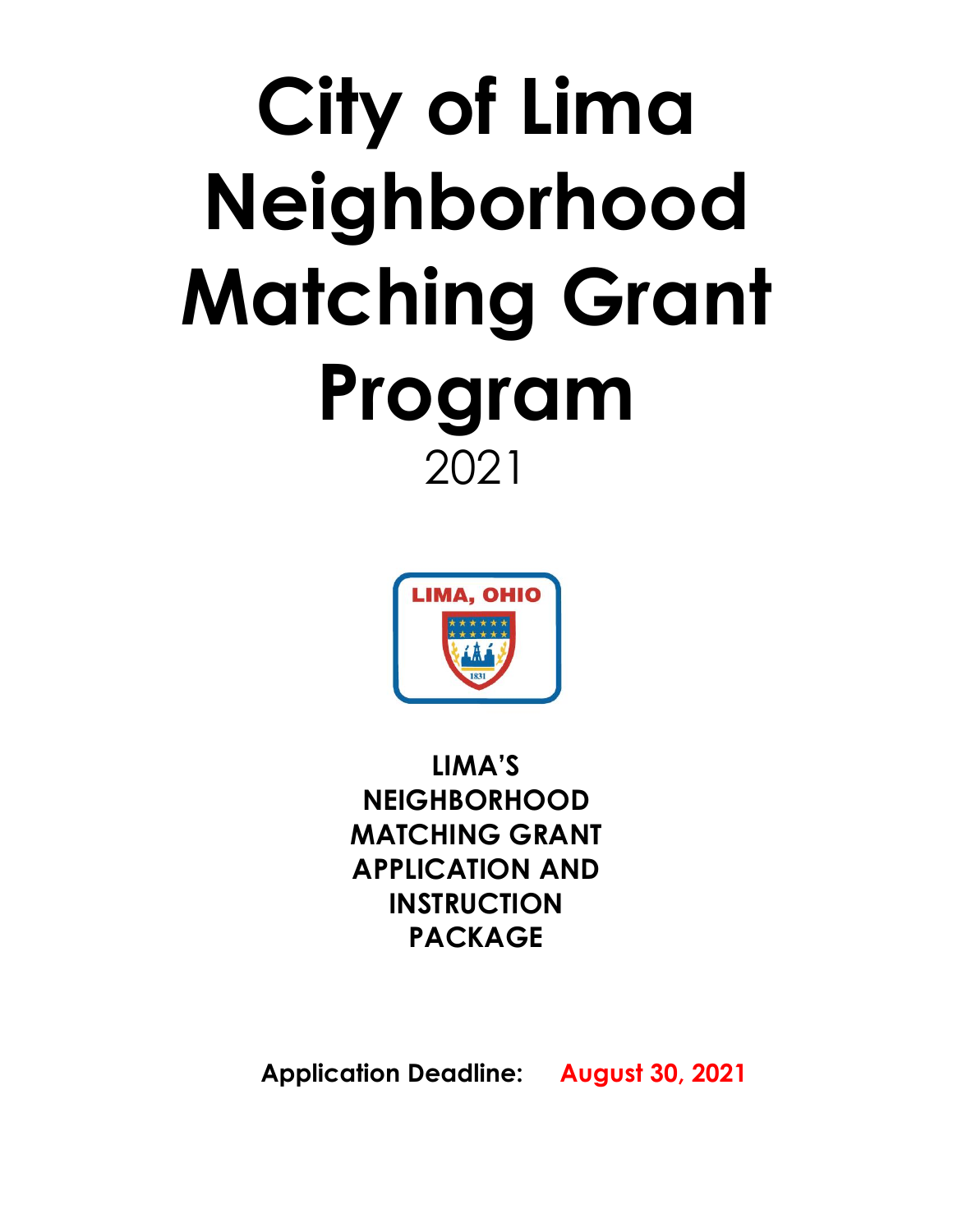### **CITY OF LIMA NEIGHBORHOOD MATCHING GRANT PROGRAM**

#### **PURPOSE:**

The City of Lima Neighborhood Matching Grant (LNMG) program was established to provide funding for two purposes (1) neighborhood improvements that address neighborhood needs and improve the quality of life in the City of Lima and (2) to address needs of capacity building for associations. The grant program is to provide the neighborhood organization with resources to implement neighborhood enhancement projects or capacity building projects that the neighborhood would not normally be able to fund.

Grant funds are available annually, with awards ranging from \$500 to \$2,500 that are matched dollar for dollar by the applying neighborhood organization using a combination of cash, in-kind contributions and volunteer labor. Requests may be made in increments of \$500. Total grants awarded will not exceed the available funds for this program of \$2,500.

Grant funds can only be used for projects that benefit the entire neighborhood and allow all residents the opportunity to participate. The grant application is available at the City of Lima website at: [www.cityhall.lima.oh.us.](http://www.cityhall.lima.oh.us/)

#### **WHO IS ELIGIBLE:**

Any neighborhood association recognized by the City of Lima, has all required annual paperwork turned in, and is **located within the City of Lima** is eligible. To participate in this grant, it is asked that you kick off your project on **October 2, 2021.** The goal is for multiple neighborhood associations to start their projects at this time in order to enhance the impact on our community. Your neighborhood association has until **November 5, 2021** to complete your project.

#### **GRANT AMOUNT AND ACCESS TO DOLLARS:**

The total amount available for this program is \$2,500. An applicant may apply for up to \$2,500. Matching funds must equal or exceed the amount of the funds requested through the program. **Once the grant is awarded and a contract with the City of Lima is signed, an invoice or receipt for the appropriate amount must be presented to the Neighborhood Support Division and the City will issue a check to the organization. If your association has received a grant in the previous year through this program, a current budget must be attached to the grant application to receive funds.**

#### **Eligible Project Guidelines**

Eligible projects must meet the following eligibility criteria:

- □ provide a public benefit to the neighborhood
- $\Box$  have an accountable neighborhood resident serve as the project leader
- $\Box$  directly involve neighborhood residents in all phases
- □ have goals which can be accomplished in 12 months or less
- $\Box$  take place within the boundaries of the neighborhood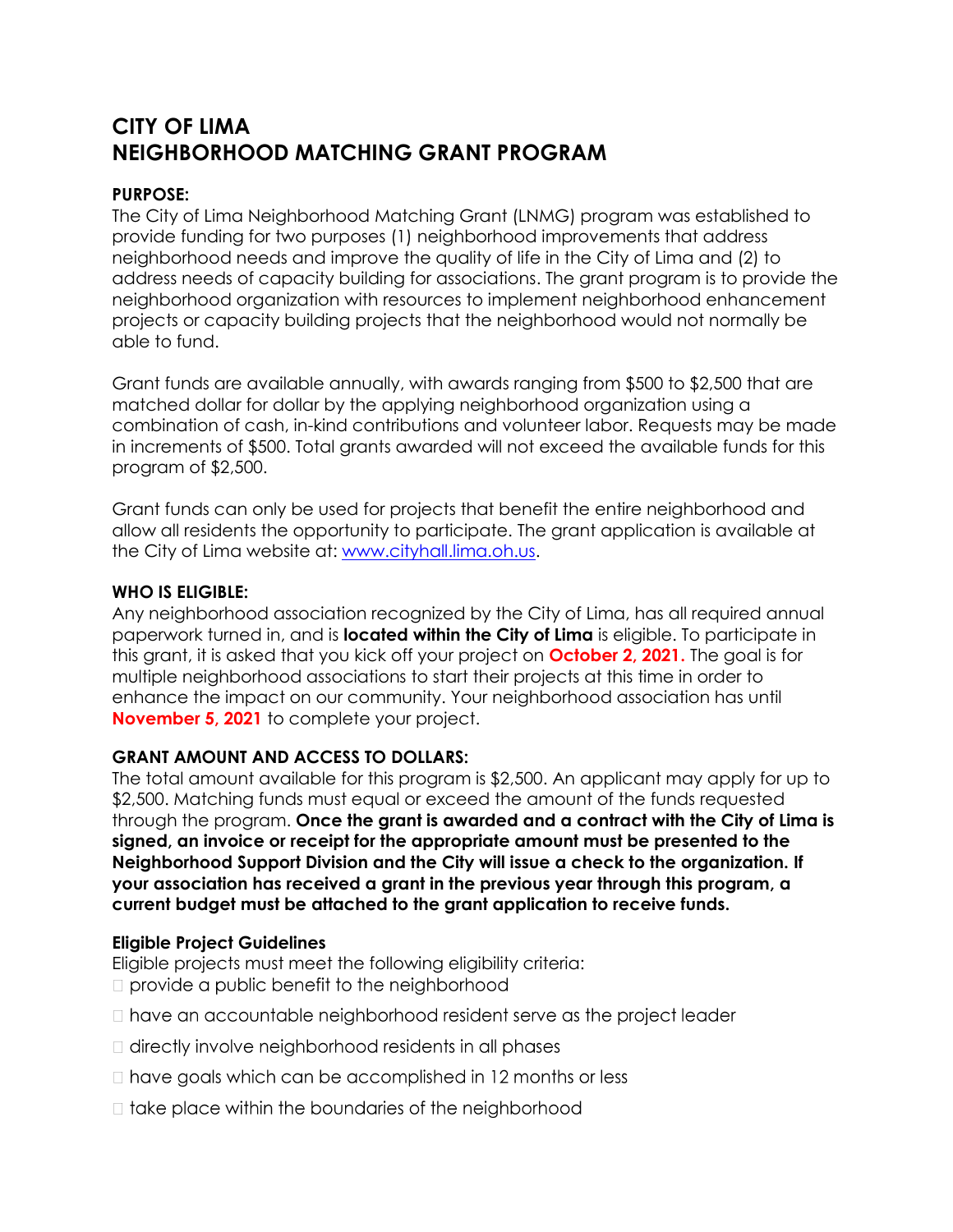#### **Eligible Neighborhood Organization Guidelines**

Eligible neighborhood organizations must meet the following eligibility criteria:  $\Box$  have no active projects with funds from the Neighborhood Support Division

 $\Box$  operate within the City of Lima limits – to determine if the neighborhood association is within City limits, contact the Neighborhood Support division at 419.221.5177

be registered with the City of Lima Neighborhood Support Division

 $\Box$  have a majority of the organization's members living in or operating businesses in the neighborhood

 $\Box$  not discriminate and actively seek membership from neighborhood residents

□ represent its neighborhood and have democratically elected officers

 $\Box$  have a Tax Identification Number (TIN) or Employer Identification Number (EIN)

 $\Box$  have been organized for at least 6 months before applying for a grant

 $\Box$  match dollar for dollar of the City's contribution with volunteer time, in-kind donations of goods and services and/or financial contributions

#### **Board and Neighborhood Approval**

Each neighborhood organization must have its voting members vote on and approve the grant application and neighborhood match contribution before submission.

#### **Meeting minutes must include a motion and vote with the following incorporated in the language:**

 $\Box$  the name of the grant project

 $\Box$  motion, vote, and approval to pursue and submit the grant application and neighborhood match contribution to the City

 $\Box$  approval of common property usage (i.e. vacant lot)

 $\Box$  a copy of the minutes documenting the discussion and vote must be submitted with the grant application

#### **Project Team**

The Project Team must have a Project Leader, an Alternate Project Leader, Report Coordinator, and a Partner/Volunteer Coordinator for a total of four leadership roles (minimum). All Project Team members are required to attend an orientation session conducted by the Neighborhood Support Division, which is important to ensure that project team members are committed to the success of the project. Additional team members are encouraged to join and help with the community project. There is no limit on the number of people who can help make improvements on your community and improve the quality of life in your neighborhood.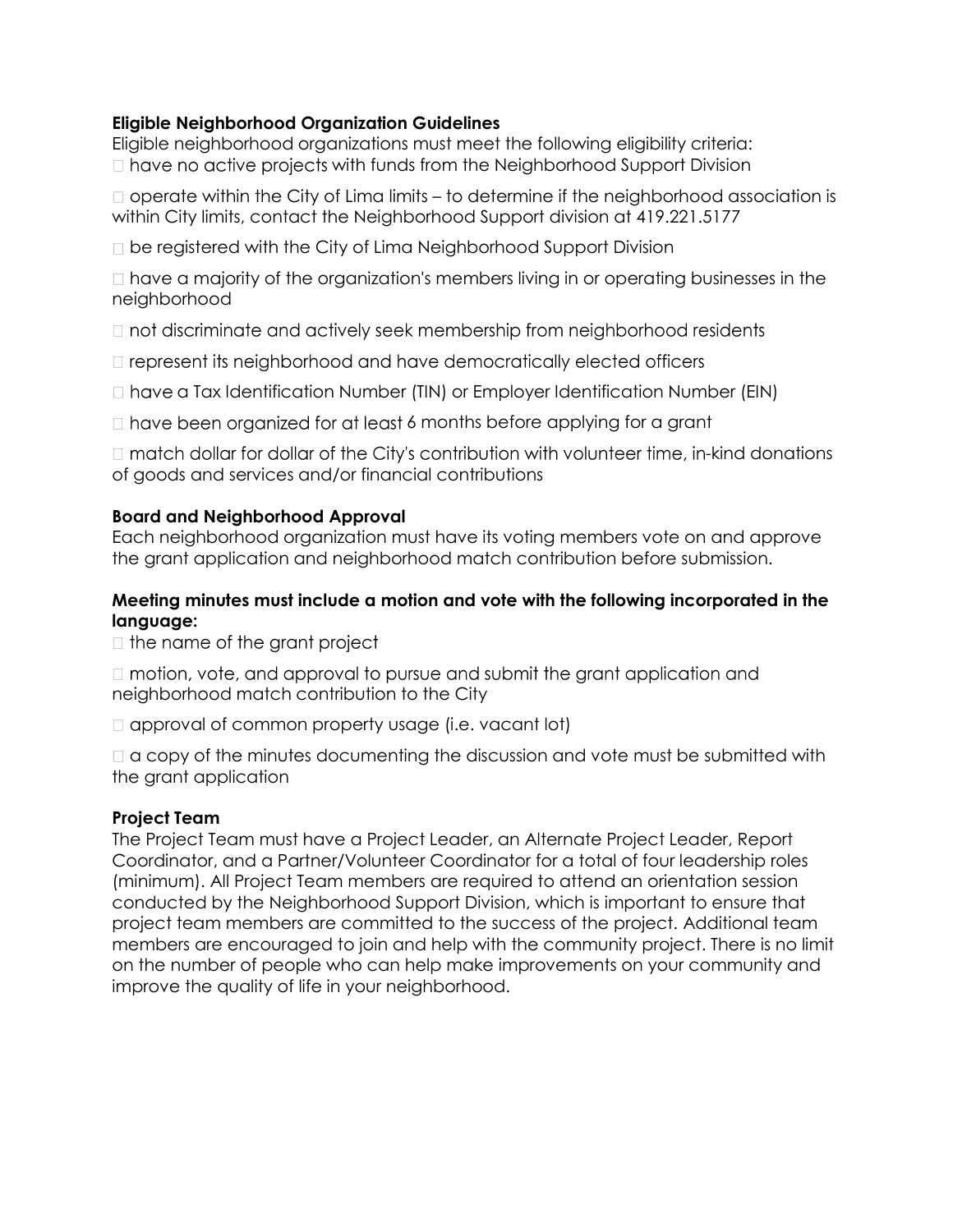#### **Project Team Roles**

**Project Leader:** serves as the chairman of the team, is the primary contact with Office of Community Affairs staff and cannot serve in other positions on the project team. The Project Leader is responsible for meeting all terms of the grant agreement, including submitting quarterly project reports and a final report to the Office of Community Affairs.

**Alternate Project Leader**: an active project team member who is willing and capable of taking over Project Leader responsibilities, in the event that the current Project Leader is not able to fulfill their role and responsibilities

**Report Coordinator**: compiles information, completes and submits quarterly and final reports to the Project Leader for signature.

**Partner/Volunteer Coordinator**: invites partners to project activities, keeps track of partner cash contributions and in-kind services for quarterly reports, sends the completed project plan and timeline to the partners, and records project volunteer hours for quarterly reports.

Project team members may be changed or replaced at any time during project implementation. It is important to match the skills, expertise, and interests of each project team member's role with the appropriate individual. Therefore, it is valuable for the Project Leader to solicit a diverse group of individuals who can contribute to the success of the project. If these changes are made, please make sure to include them in the final report.

#### **Grant Match**

The value of the neighborhood organization's contribution must equal or exceed the total amount requested from the City of Lima. A combination of cash, volunteer labor and/or in-kind goods or services can be used as match.

#### **Limitations on Match**

In-kind or cash donations from City of Lima staff or elected officials cannot be counted as match. Professional services and labor must be furnished by established service providers, skilled laborers and/or volunteer laborers/skilled service providers.

| <b>Match Component</b>     | <b>Definition</b>                                                                                                                                                                                         | Limit                                                                      |
|----------------------------|-----------------------------------------------------------------------------------------------------------------------------------------------------------------------------------------------------------|----------------------------------------------------------------------------|
| Volunteer Labor            | Volunteer labor from volunteers<br>who reside in the defined<br>boundaries of the applying<br>neighborhood, valued at \$25.47<br>per hour (according to<br>Independent Sector monetary<br>value for 2021) | A minimum of 25% and a<br>maximum of 50% of the grant<br>award is required |
| In-kind Goods and Services | Supplies, equipment, space or<br>professional services valued at<br>"fair market value" and furnished<br>by legitimate service providers,<br>skilled laborers and/or businesses                           | Unlimited                                                                  |
| Cash/Donations             | Cash contributions or donations,<br>proceeds from neighborhood<br>fundraisers, etc.                                                                                                                       | Unlimited                                                                  |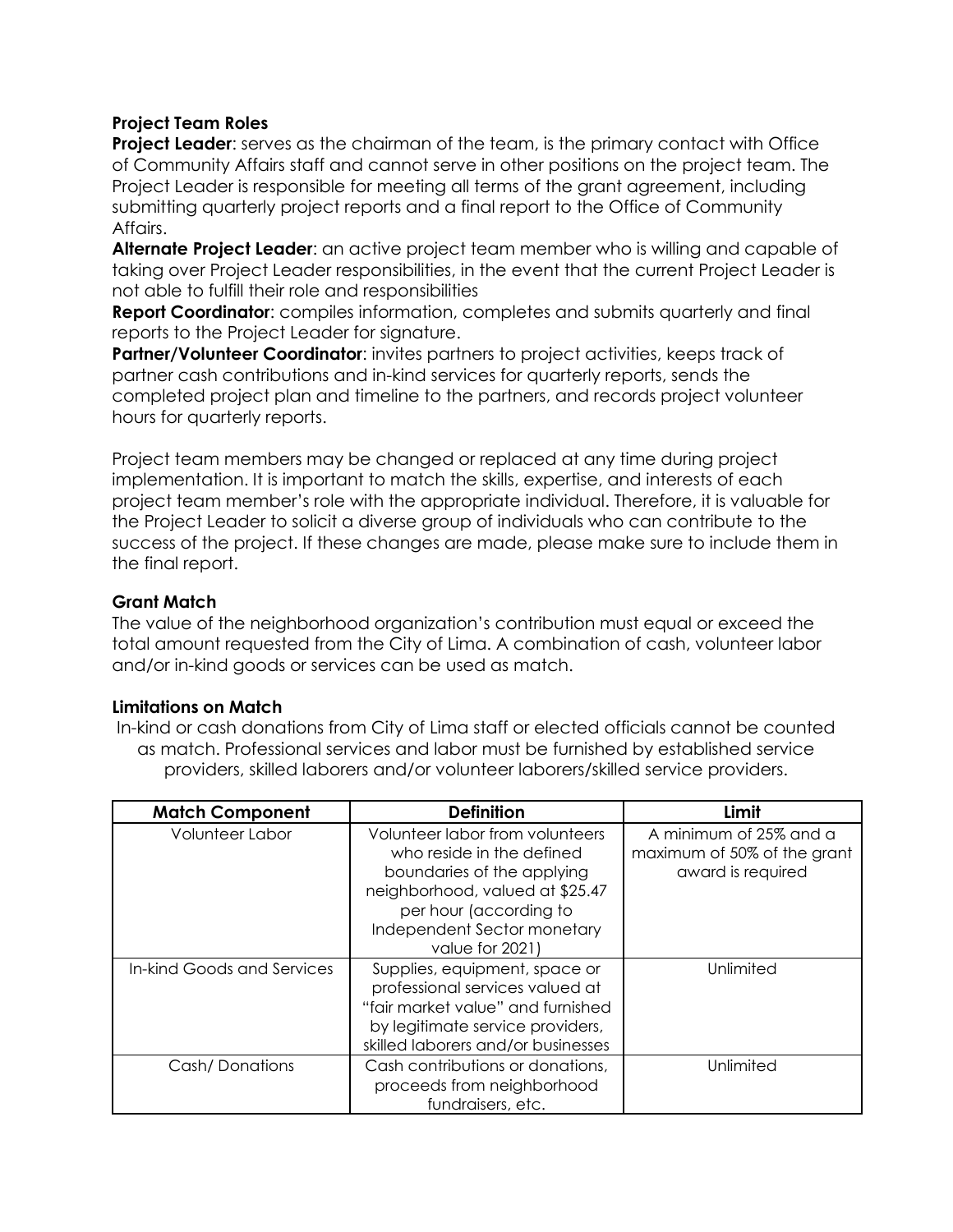#### **APPLICATION DEADLINE:**

#### **Applications will be accepted until August 30, 2021 at 5pm**.

Applications should be mailed or delivered to: Neighborhood Support, LNMG, 50 Town Square, Lima, Ohio 45801. **Emailed Applications will not be accepted.**

#### **PROJECT SELECTION:**

Each project will be evaluated on the basis of how well it addresses the program's main priority of improving and enhancing the physical appearance of neighborhoods and/or building relationships to increase membership. The applicant must also demonstrate ability to meet the required match and indicate if the organization is already receiving financial assistance from the City of Lima. Applicants may not submit an application for more than one project. Grant funds may not be used to replace the organization's current operating budget.

In the event a proposed project requires funding in the future, applicants may submit a competitive proposal for each subsequent fiscal year in accordance with the announcement issued by the city in the subsequent year. Generally, projects will not be funded for more than one year. For those projects that require funding past the first year, other funding sources should be sought for those additional years.

A committee that includes a representative of a nonprofit organization, Department of Community Development, a member of 1 other City Department, and a neighborhood resident will make project selections.

#### **SELECTION NOTIFICATION:**

To ensure that the minimum criteria have been met, the Neighborhood Support staff will review applications before sending them to the selection committee. Applicants not meeting the standards will be notified. The remaining applications will be submitted for review to the Selection Committee. Applications will be graded based on the criteria standard contained in this package. Applicants chosen will be asked to sign an agreement and notified to proceed with their projects. All eligible applicants will be notified of the decisions of the Selection Committee. Applicants will be notified no later than **September 15, 2021**.

#### **PROJECT MONITORING:**

A mid-way report will required on **Oct 15, 2021** from each of the neighborhood associations who have accepted this grant. This will include all project and financial updates.

#### **PROJECT COMPLETION:**

All projects must be completed by **November 5, 2021**. All final reports must be submitted by **November 13, 2021.**

#### **ADDITIONAL INFORMATION OR TECHNICAL ASSISTANCE:**

Applicants having a question about this program may call Neighborhood Support at 419-221-5177.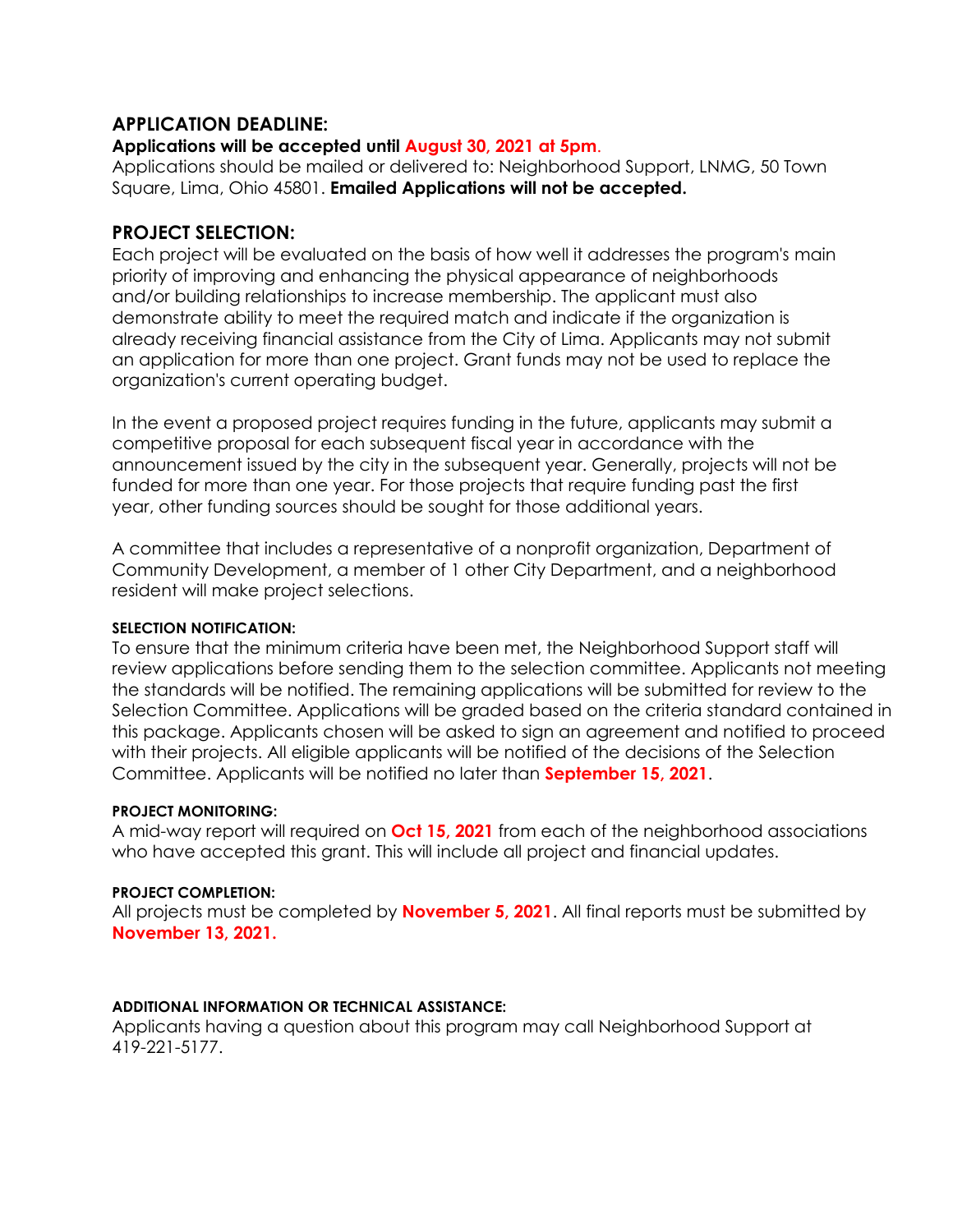#### **EVALUATION CRITERIA**

| <b>Criteria</b>                        | <b>Priority Weight</b> | <b>Evaluation</b>                                                                                                                                                                                                                                                                                                                  |
|----------------------------------------|------------------------|------------------------------------------------------------------------------------------------------------------------------------------------------------------------------------------------------------------------------------------------------------------------------------------------------------------------------------|
| Supports Program Mission               | 25                     | The program is designed to<br>improve a Neighborhood and<br>build capacity. Projects may<br>include but are not limited to<br>signs, physical improvements,<br>public safety, membership drives,<br>and educational, cultural, or<br>recreational improvements.                                                                    |
| Partnership/Cost-sharing Ability       | 20                     | Applications should include letters<br>of intent for in-kind donations<br>such as supplies, equipment,<br>space or professional services,<br>which describe their donations.<br>Also, volunteers have committed<br>to selecting and planning the<br>project.                                                                       |
| Completion/Effectiveness of<br>Project | 15                     | Requested funds must be<br>sufficient to complete the project<br>within the contract period. If an<br>on-going project, or a project<br>that needs maintenance,<br>continuing funding sources must<br>be available. The project<br>concept will be effective to<br>reach goal of capacity building,<br>and/or neighborhood impact. |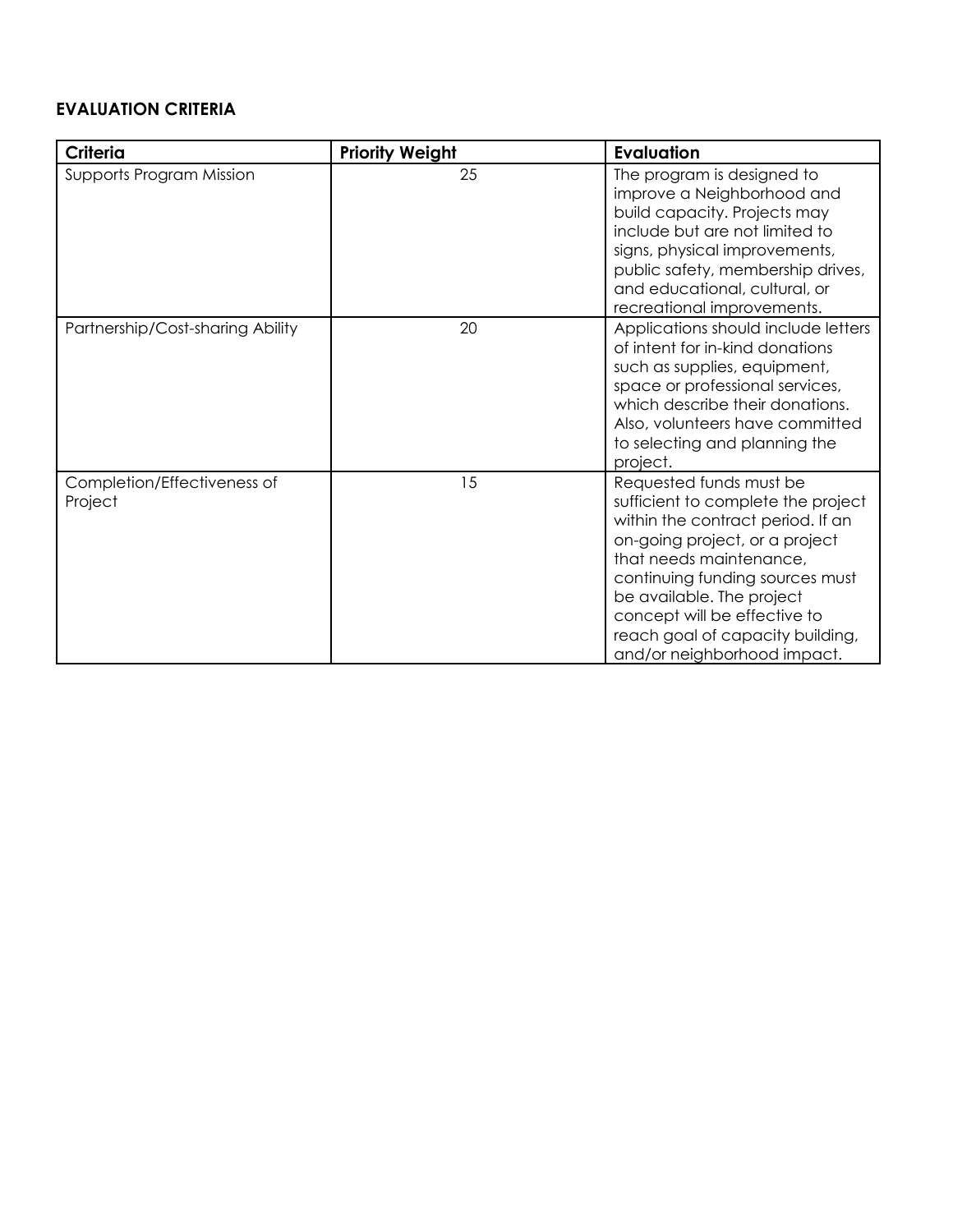## **Lima's Neighborhood Matching Grant Budget**

|                  | $ -$                                                                |      |     | (Use only whole dollar amounts) |            |
|------------------|---------------------------------------------------------------------|------|-----|---------------------------------|------------|
|                  | <b>CASH</b>                                                         |      |     |                                 |            |
| $\mathbf{1}$     | <b>LNMG</b> Grant Request                                           | \$   |     |                                 |            |
|                  | <b>Total Cash from City of Lima</b>                                 |      | (a) |                                 |            |
|                  | <b>Cash from Partners</b>                                           |      |     |                                 |            |
| $\boldsymbol{2}$ |                                                                     | \$   |     |                                 |            |
|                  |                                                                     |      |     |                                 |            |
|                  |                                                                     |      |     |                                 |            |
|                  | <b>Total Cash from Partners (b)</b>                                 |      | (b) |                                 |            |
|                  |                                                                     |      |     |                                 |            |
|                  | Total Cash $(a + b = c)$                                            |      |     | (c)                             |            |
|                  |                                                                     |      |     |                                 |            |
|                  | <b>IN-KIND CASH VALUE</b>                                           |      |     |                                 |            |
|                  | <b>In-Kind Partners</b>                                             |      |     |                                 |            |
| 5                |                                                                     | $\,$ |     |                                 |            |
|                  |                                                                     |      |     |                                 |            |
|                  |                                                                     |      |     |                                 |            |
|                  | Total In-Kind from Partners (d)                                     |      | (d) |                                 |            |
| $\overline{7}$   | Volunteer Labor (hrs. x \$25.47)                                    | $\,$ |     |                                 |            |
|                  | Total Volunteer Labor (hrs. x \$25.47) (e)                          |      | (e) |                                 |            |
|                  |                                                                     |      |     |                                 |            |
|                  | Total In-Kind Contributions $(d + e = f)$                           |      |     | (f)                             |            |
|                  |                                                                     |      |     |                                 |            |
|                  | Grand Total Project Revenues (c + f = g)                            |      |     |                                 | (g)        |
|                  | <b>PROJECT EXPENSES</b>                                             |      |     |                                 |            |
|                  | <b>Cash Expenses</b>                                                |      |     |                                 |            |
| 10               |                                                                     | \$   |     |                                 |            |
|                  |                                                                     |      |     |                                 |            |
|                  |                                                                     |      |     |                                 |            |
|                  |                                                                     |      |     |                                 |            |
|                  |                                                                     |      |     |                                 |            |
|                  |                                                                     |      |     |                                 |            |
|                  | <b>Total Cash Expenses</b>                                          |      |     | (h)                             |            |
|                  |                                                                     |      |     |                                 |            |
|                  |                                                                     |      |     |                                 |            |
| 12               | <b>In-Kind Service Expenses</b>                                     | \$   |     |                                 |            |
|                  |                                                                     |      |     |                                 |            |
|                  |                                                                     |      |     |                                 |            |
|                  | Volunteer Labor from line (e)                                       |      |     |                                 |            |
|                  | <b>Total In-Kind Service Expenses (i)</b>                           |      |     | (i)                             |            |
|                  |                                                                     |      |     |                                 |            |
|                  | Grand Total Project Expenses ( $h + i = j$ )                        |      |     |                                 | (j)        |
|                  |                                                                     |      |     |                                 |            |
|                  | Project overage or (shortage) $(g - j = k)$                         |      |     |                                 | (k)        |
|                  | $g$ = total revenues, $j$ = total expenses, $k$ should balance to 0 |      |     |                                 |            |
|                  | Total Neighborhood Match (b +d + e = l)                             |      |     |                                 |            |
|                  | LNMG Request from line (m)                                          |      |     |                                 | (1)<br>(m) |
|                  |                                                                     |      |     |                                 |            |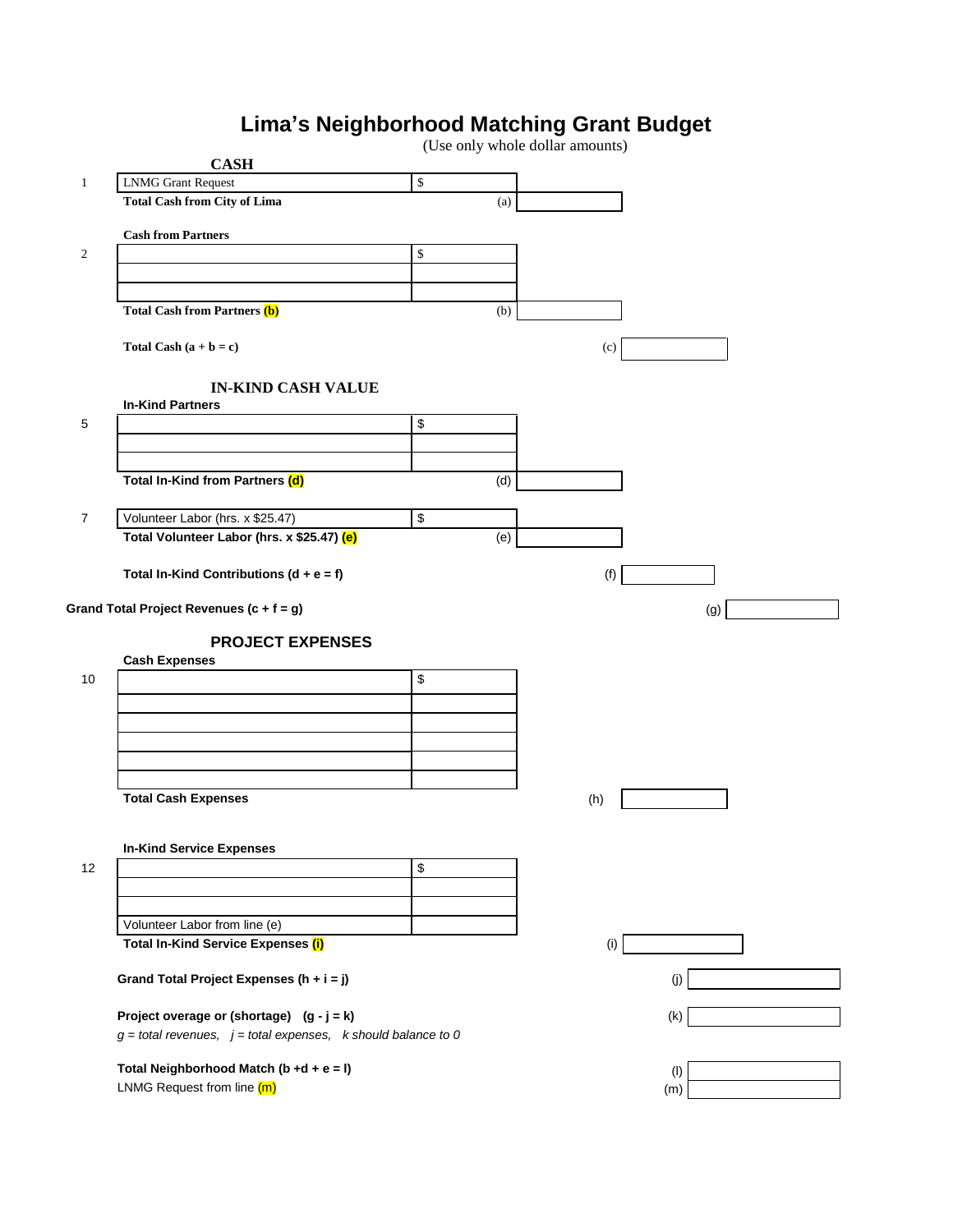## **Lima's Neighborhood Matching Grant Program**

City of Lima 50 Town Square Lima, Ohio 45801

#### **REQUEST FOR PARTNER CONTRIBUTION**

(Sample letter)

 $Dear$   $\qquad \qquad$   $\qquad \qquad$   $\qquad \qquad$   $\qquad \qquad$   $\qquad \qquad$   $\qquad \qquad$   $\qquad \qquad$   $\qquad \qquad$   $\qquad \qquad$   $\qquad \qquad$   $\qquad \qquad$   $\qquad \qquad$   $\qquad$   $\qquad \qquad$   $\qquad \qquad$   $\qquad$   $\qquad \qquad$   $\qquad$   $\qquad$   $\qquad$   $\qquad$   $\qquad$   $\qquad$   $\qquad$   $\qquad$   $\qquad$   $\qquad$   $\qquad$   $\q$ 

Our neighborhood, \_\_\_\_\_\_\_\_\_\_\_\_\_\_\_\_\_\_\_\_\_\_\_\_\_\_\_\_\_\_\_\_\_\_\_\_\_\_\_\_\_\_\_\_\_\_\_\_\_\_\_\_\_\_\_\_\_\_\_, is applying for a Neighborhood Matching Grant from the City of Lima. We will use the grant to complete a neighborhood improvement project.

\_\_\_\_\_\_\_\_\_\_\_\_\_\_\_\_\_\_\_\_\_\_\_\_\_\_\_\_\_\_\_\_\_\_\_\_\_\_\_\_\_\_\_\_\_\_\_\_\_\_\_\_\_\_\_\_\_\_\_\_\_\_\_\_\_\_\_\_\_\_\_\_\_\_\_\_\_\_\_\_\_\_

The project is: \_\_\_\_\_\_\_\_\_\_\_\_\_\_\_\_\_\_\_\_\_\_\_\_\_\_\_\_\_\_\_\_\_\_\_\_\_\_\_\_\_\_\_\_\_\_\_\_\_\_\_\_\_\_\_\_\_\_\_\_\_\_\_\_\_\_\_\_\_\_\_\_\_\_\_\_\_\_\_\_\_\_

It will address an important need in our community. In order to receive the city=s grant, we must match the \$ \_\_\_\_\_\_\_\_\_\_\_\_\_\_city grant with volunteer time, in-kind donations and/or cash. Our neighborhood will contribute at least 25% of the match in volunteer time, which is valued at \$24.14/hour. Therefore, our total need to qualify for a grant is \$\_\_\_\_\_\_\_\_\_\_\_. Our matching portion must be documented when we submit our application. All applications must be received by May 29, 2020 at 5pm.

We would like for your business to partner with us by giving a cash or in-kind contribution. All gifts valued at \$25 or more may be tax deductible. We would like the opportunity to discuss the merits of our neighborhood improvement project with you.

Please call me at your earliest convenience at \_\_\_\_\_\_\_\_\_\_\_\_\_\_\_\_\_\_\_\_\_\_\_\_\_\_\_\_\_\_\_\_\_.

Sincerely,

President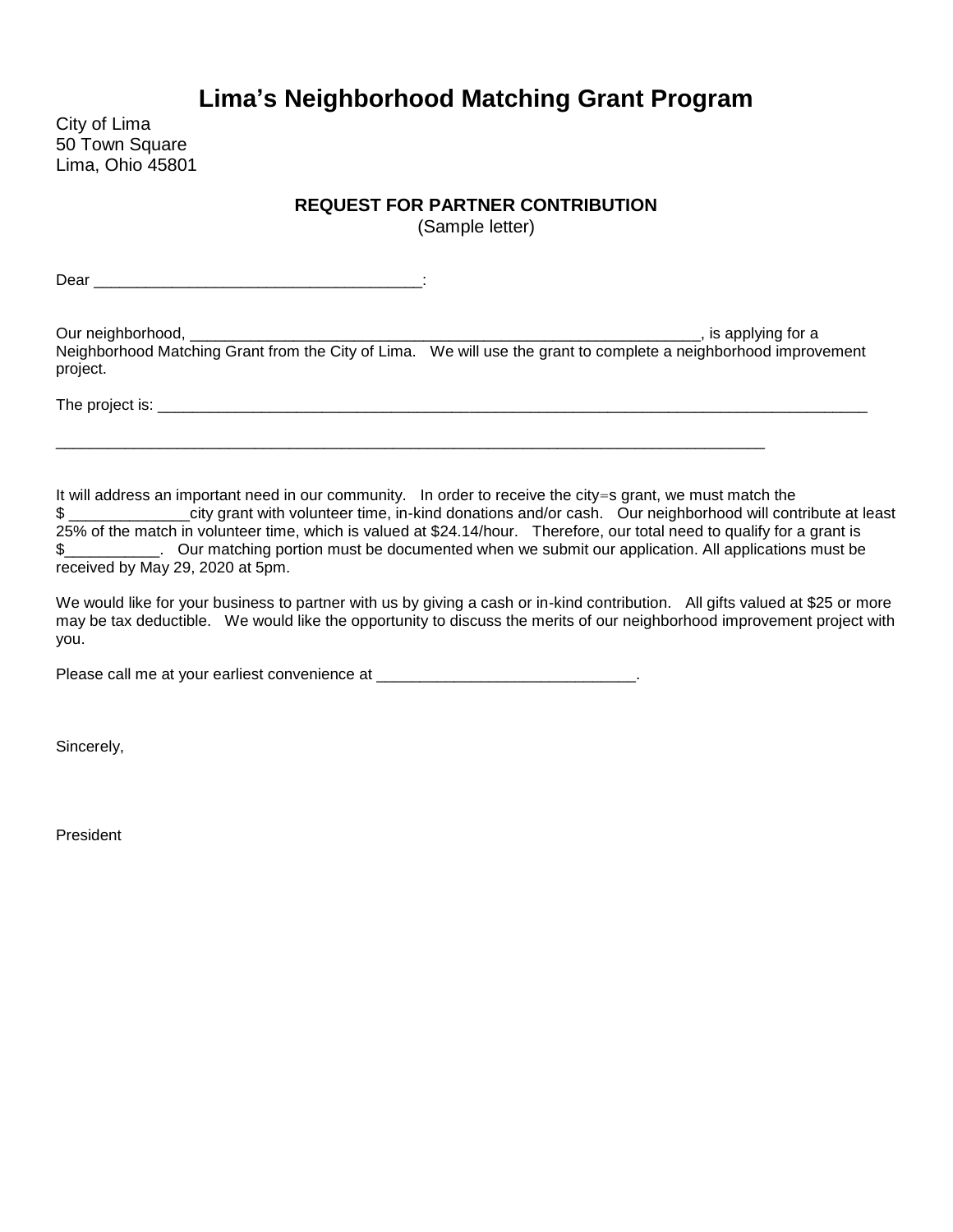# **Lima's Neighborhood Matching Grant Program**

City of Lima 50 Town Square Lima, Ohio 45801

#### **LETTER OF INTENT:**

| This letter is to confirm that my company/agency                                                                                                                                                                                                           |                                                                                                                  |               |
|------------------------------------------------------------------------------------------------------------------------------------------------------------------------------------------------------------------------------------------------------------|------------------------------------------------------------------------------------------------------------------|---------------|
| (name)                                                                                                                                                                                                                                                     | and the control of the control of the control of the control of the control of the control of the control of the |               |
|                                                                                                                                                                                                                                                            |                                                                                                                  | _neighborhood |
|                                                                                                                                                                                                                                                            |                                                                                                                  |               |
|                                                                                                                                                                                                                                                            | in the implementation of its Lima's Neighborhood Matching Grant project. Our contribution will consist of:       |               |
| (Please check all that apply)                                                                                                                                                                                                                              |                                                                                                                  |               |
| () Cash amount: $\frac{1}{2}$ [100] Cash amount: $\frac{1}{2}$ [100] Cash amount: $\frac{1}{2}$ [100] Cash amount: $\frac{1}{2}$ [100] Cash amount: $\frac{1}{2}$ [100] Cash amount: $\frac{1}{2}$ [100] Cash amount: $\frac{1}{2}$ [100] Cash amount: $\$ |                                                                                                                  |               |
| () In-kind services/goods:                                                                                                                                                                                                                                 |                                                                                                                  |               |
|                                                                                                                                                                                                                                                            |                                                                                                                  |               |
|                                                                                                                                                                                                                                                            |                                                                                                                  |               |
|                                                                                                                                                                                                                                                            |                                                                                                                  |               |
| We look forward to working with this neighborhood on this project.                                                                                                                                                                                         |                                                                                                                  |               |
| (Signature)                                                                                                                                                                                                                                                | (Date)                                                                                                           |               |
| <b>PLEASE PRINT</b>                                                                                                                                                                                                                                        |                                                                                                                  |               |
|                                                                                                                                                                                                                                                            |                                                                                                                  |               |
|                                                                                                                                                                                                                                                            |                                                                                                                  |               |
|                                                                                                                                                                                                                                                            |                                                                                                                  |               |
|                                                                                                                                                                                                                                                            |                                                                                                                  |               |
|                                                                                                                                                                                                                                                            |                                                                                                                  |               |